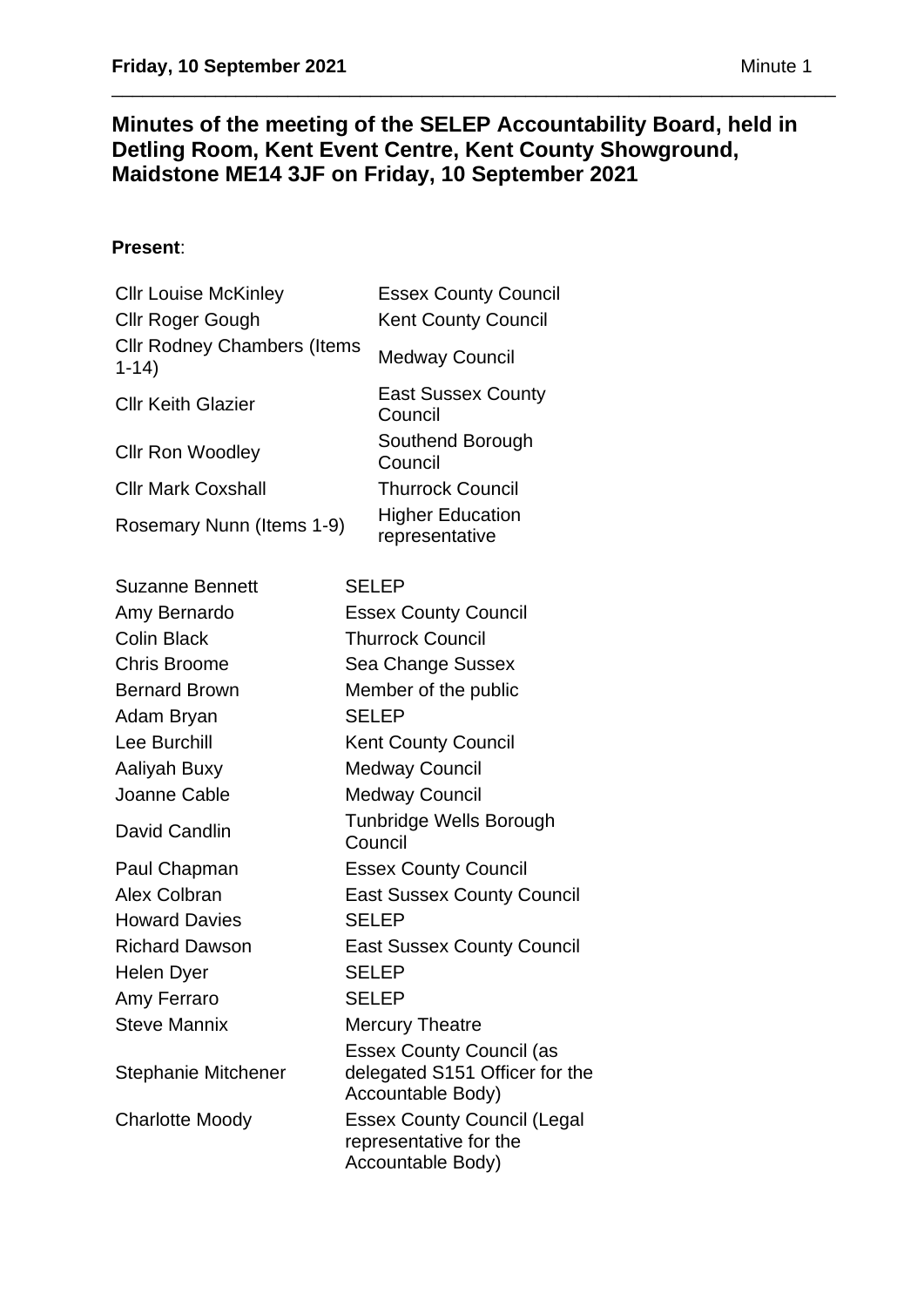| Michael Neumann            | <b>Essex County Council</b> |
|----------------------------|-----------------------------|
| Lorna Norris               | <b>Essex County Council</b> |
| Sarah Nurden               | <b>Kent County Council</b>  |
| Vivien Prigg               | <b>Essex County Council</b> |
| <b>Christopher Seamark</b> | <b>Kent County Council</b>  |
| Lisa Siggins               | <b>Essex County Council</b> |
| Stephen Taylor             | <b>Thurrock Council</b>     |
| Laura Wallis               | <b>Essex County Council</b> |
| Jonathan White             | <b>Kent County Council</b>  |
| <b>Andy Willett</b>        | Southend Borough Council    |
| Jim Wilkinson              | <b>SELEP</b>                |
|                            |                             |

### **1 Welcome and Apologies for Absence**

The following apologies were received:

• Sarah Dance - Councillor Gough acted as Chair in place of Sarah Dance

\_\_\_\_\_\_\_\_\_\_\_\_\_\_\_\_\_\_\_\_\_\_\_\_\_\_\_\_\_\_\_\_\_\_\_\_\_\_\_\_\_\_\_\_\_\_\_\_\_\_\_\_\_\_\_\_\_\_\_\_\_\_\_\_\_\_\_\_\_\_

- Cllr Kevin Bentley substituted by Cllr Louise McKinley
- Simon Cook

### **2 Minutes of the last meeting**

Under minute 2 (Declarations of Interest) it currently states that Sarah Dance draws a small salary from Canterbury City Council for some cultural work. This is not accurate – Sarah has a contract for provision of services to Canterbury City Council but is not an employee of the council and does not draw a salary.

The minutes of the meeting held on Friday 2 July 2021 were thereafter agreed as an accurate record.

### **3 Declarations of Interest**

None

## **4 Questions from the public**

There were none.

### **5 Local Growth Fund programme update**

The Accountability Board (the Board) received a report from Helen Dyer Capital Programme Manager, the purpose of which was for the Board to consider the overall position of the Local Growth Fund (LGF) capital programme, as part of SELEP's Growth Deal with Government.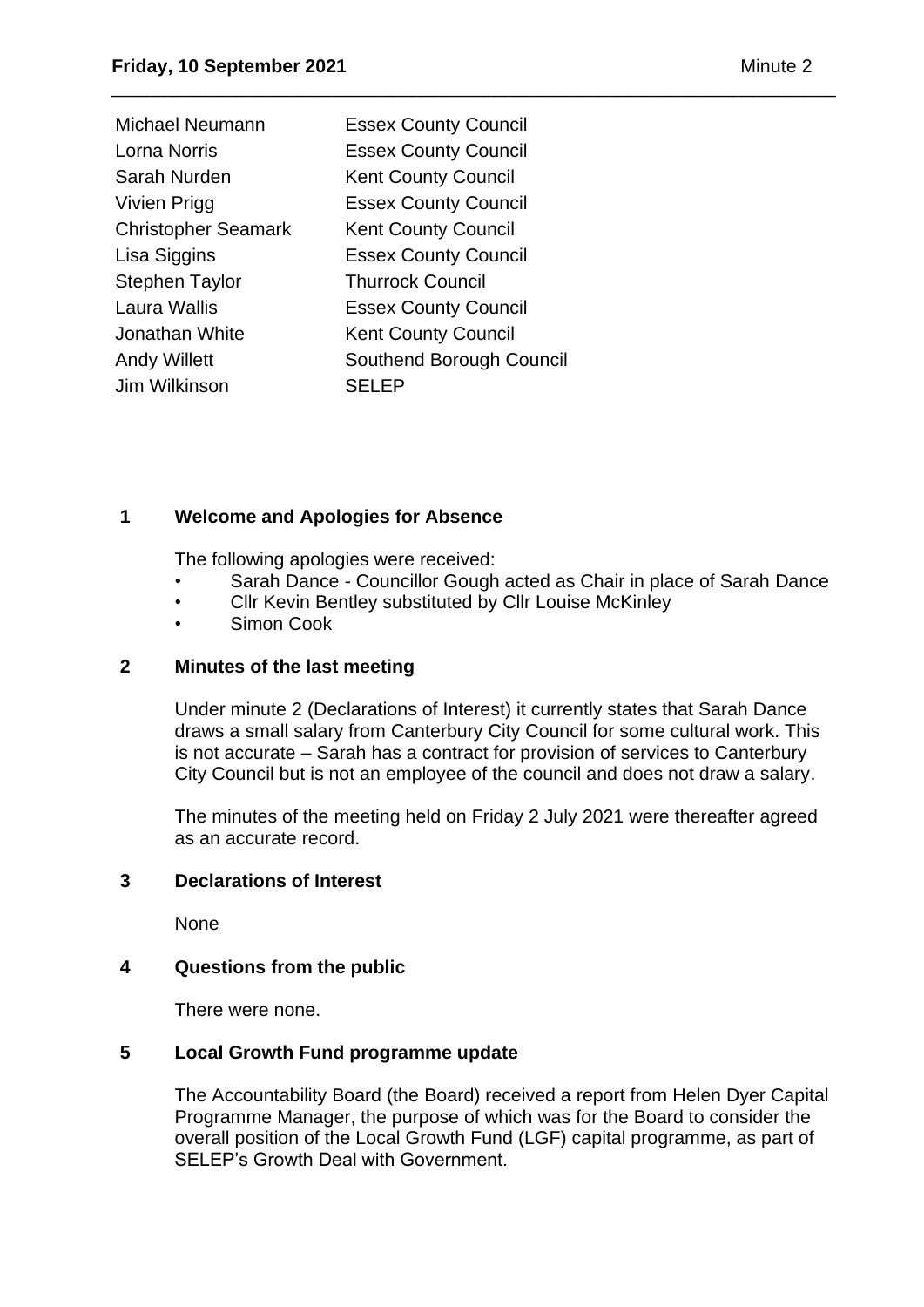Helen Dyer indicated that, contrary to the information set out within the report, the Bexhill Enterprise Park North project no longer meets the conditions previously agreed by the Board for LGF spend beyond September 2021. This was due to the decision regarding whether to enter into a variation of the usual LGF third party grant agreement being delayed until 30 September, meaning that contractual commitments with the construction contractor would not be in place by the end of September as required.

\_\_\_\_\_\_\_\_\_\_\_\_\_\_\_\_\_\_\_\_\_\_\_\_\_\_\_\_\_\_\_\_\_\_\_\_\_\_\_\_\_\_\_\_\_\_\_\_\_\_\_\_\_\_\_\_\_\_\_\_\_\_\_\_\_\_\_\_\_\_

Councillor Glazier spoke in support of the Bexhill Enterprise Park North project and indicated that the delay was solely due to a technicality regarding individual decision making on the signing of the third-party grant agreement. In addition, Councillor Glazier indicated that the project was shovel ready and could be delivered within the time period set out within the report, subject to the completion of the grant agreement.

Councillor Glazier requested that the Board agree that the project should be treated as an exception to the conditions previously agreed for LGF spend beyond September 2021.

In response to a question from Councillor Chambers, Councillor Glazier indicated that as far as he was aware there was no chance of a judicial review of the planning appeal decision being requested.

In response to a question from Councillor Coxshall, Suzanne Bennett confirmed that there are no grounds for Government to clawback the funding awarded to the project if the Board were to agree spend beyond September 2021 as an exception, as long as the funding was spent on capital expenditure.

The Board continued to discuss the project, with Charlotte Moody providing legal guidance on the responsibilities of the Board when taking decisions outside previously agreed criteria.

Consequently, the Board agreed an alternative recommendation which is set out in recommendation 7 below, with the grounds for the project being treated as an exception being that the project is shovel ready, the delay is not significant and the project remains deliverable within the time period set out in the report.

On a separate point, Councillor Chambers asked that it be noted that there is an error in Table 4 within the Local Growth Fund Capital Programme Update report. The table indicates that Innovation Park Medway – northern site (Rochester Airport – Phase 2) has already received Board approval for LGF spend beyond September 2022, this should read September 2021. In addition, the table also indicates that Innovation Park Medway – northern site extension (Rochester Airport – Phase 3) is seeking approval for LGF spend beyond September 2022 at this Board meeting, again this should read September 2021.

### **Resolved:**

1.**To Note** the total spend on project delivery in 2020/21 of £49.314m LGF excluding Department for Transport (DfT) retained schemes and £72.564m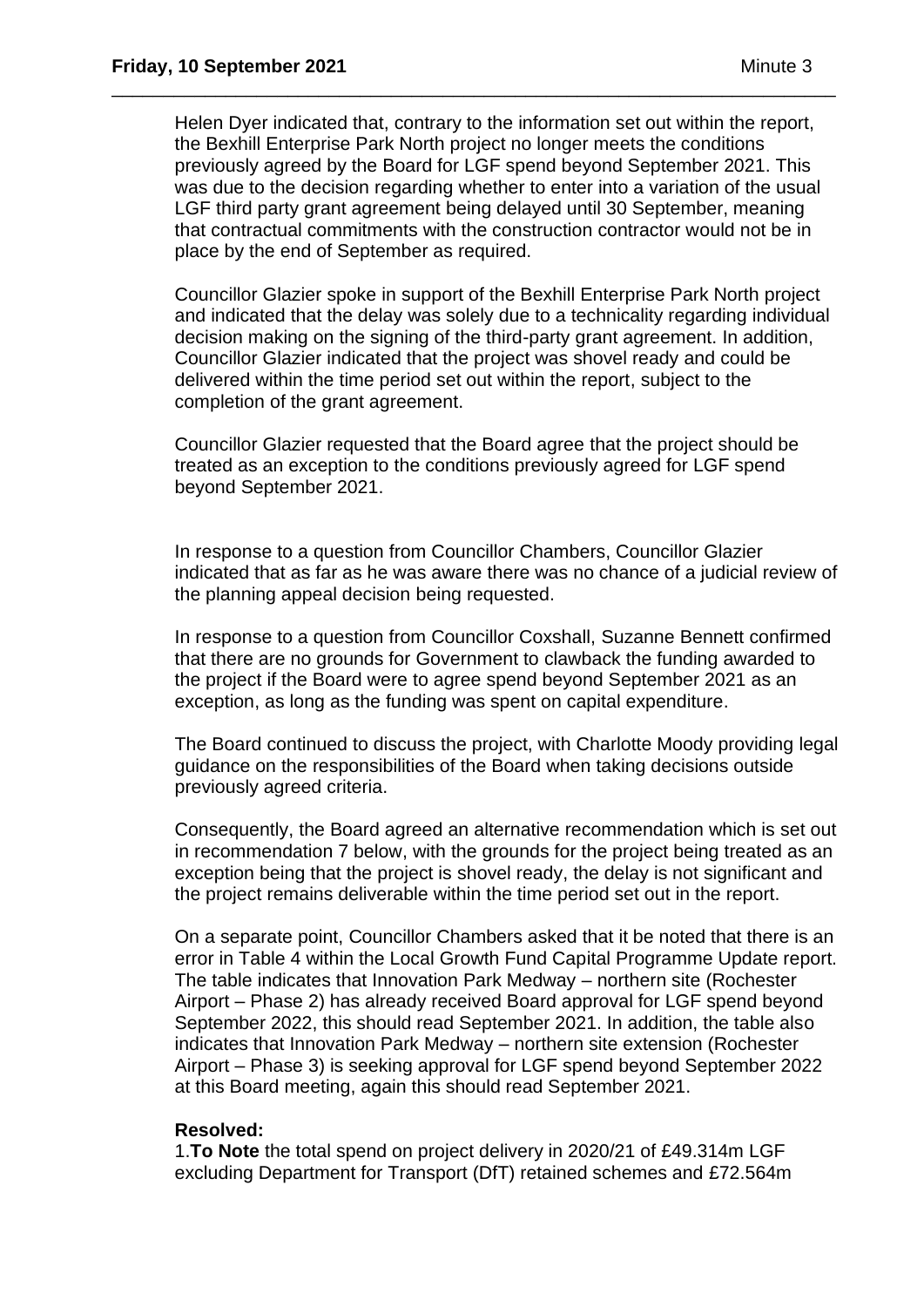including DfT retained schemes, as set out in Table 1 of the report. 2.**To Agree** the updated total planned LGF spend on project delivery in 2021/22 of £55.616m excluding DfT retained schemes and increasing to £72.392m including DfT retained schemes, as set out in Table 2 and Appendix A of the report.

\_\_\_\_\_\_\_\_\_\_\_\_\_\_\_\_\_\_\_\_\_\_\_\_\_\_\_\_\_\_\_\_\_\_\_\_\_\_\_\_\_\_\_\_\_\_\_\_\_\_\_\_\_\_\_\_\_\_\_\_\_\_\_\_\_\_\_\_\_\_

3.**To Note** the deliverability and risk assessment, as set out in Appendix D of the report.

4.**To Note** that the M2 Junction 5 improvements project has now received approval from the Secretary of State for Transport which satisfies the conditions attached to the transfer of the LGF funding.

5.**To Agree** the spend of LGF beyond 30 September 2021 and the revised completion date for the Strood Town Centre Journey Time and Accessibility Enhancements project as set out in Section 7 of the report, subject to Strategic Board endorsement in October 2021.

6. **To Agree** the spend of LGF beyond 30 September 2021 and the revised completion date for the Innovation Park Medway – northern site extension (Rochester Airport Phase 3) project as set out in Section 7 of the report, subject to Strategic Board endorsement in October 2021.

7.**To Agree** the spend of LGF beyond 30 September 2021 as an exception and the revised completion date for the Bexhill Enterprise Park North project as set out in Section 7 of this report, subject to Strategic Board endorsement in October 2021, receipt of confirmation that contractual commitments with the construction contractor are in place by 31 October 2021 and compliance with any conditions attached to the completion of the third-party grant agreement. 8. **To Agree** that the third-party grant agreement between East Sussex County

Council and Sea Change Sussex in relation to the Bexhill Enterprise Park North project must be in place by 19 November 2021. If the grant agreement is not completed by this date, the Project will be removed from the LGF programme and the £1.94m LGF funding will be released for reallocation to alternative projects on the LGF prioritised project pipeline during the Board meeting on 19 November 2021.

### **6 Maidstone Integrated Transport Package project update**

The Board received a report from Helen Dyer, SELEP Capital Programme Manager, which was presented by Howard Davies, SELEP Capital Programme Officer, the purpose of which was to update the Board on the delivery of the Maidstone Integrated Transport Package project (the Project).

Councillor Gough provided the Board with an update on the project, advising that it does appear to be on track, however, the mechanism for securing the required consent for the relocation of the ragstone wall has changed following updated advice from Maidstone Borough Council. It has now been agreed that listed building consent rather than planning consent is required. A preapplication meeting has already taken place, and whilst slight amendments to the design are required prior to submission, it is expected that the consent will be in place by December 2021. In light of this update, Councillor Gough requested that the recommendations be amended to allow an update on the required consent to be provided in February 2022.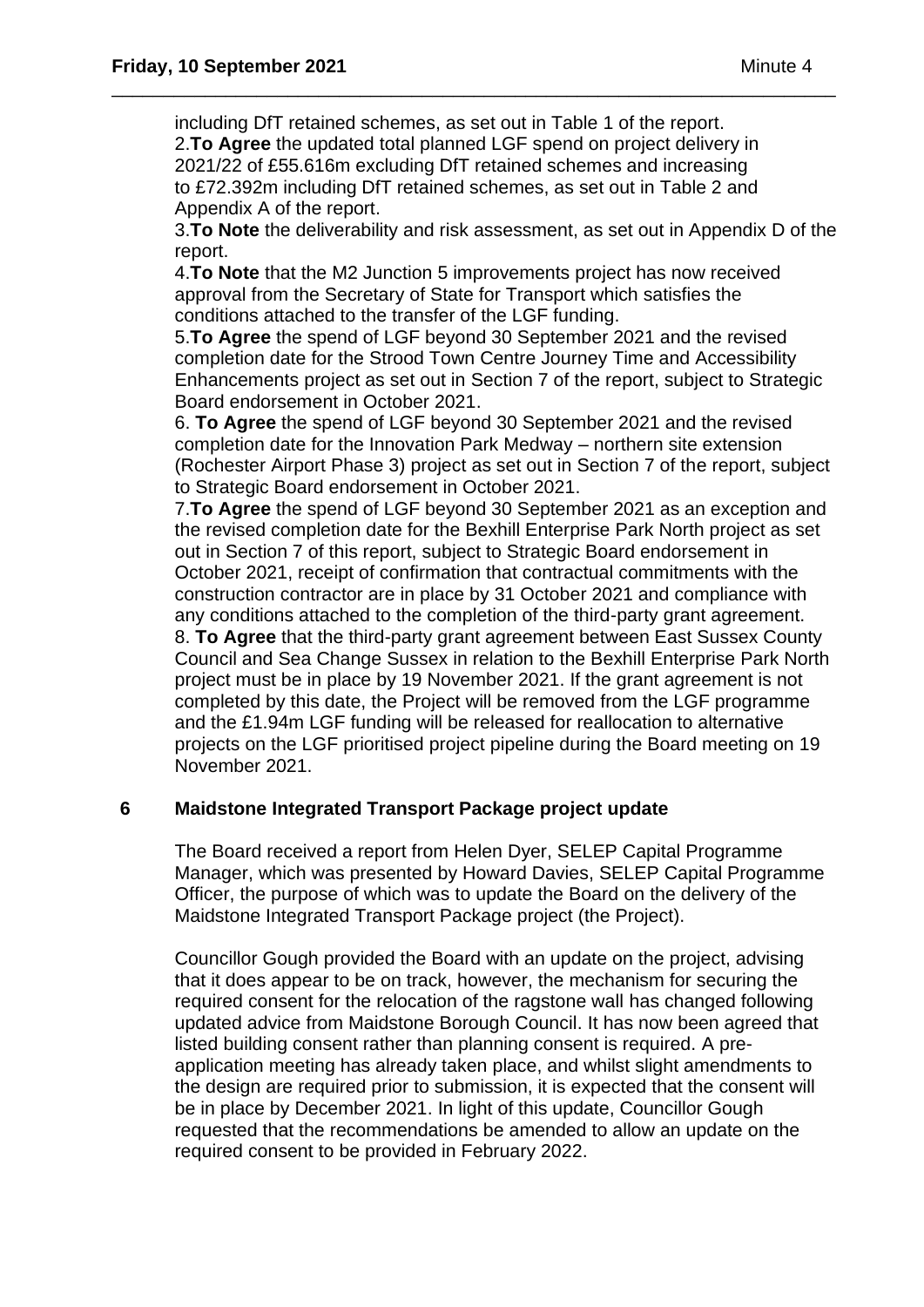Helen Dyer indicated that a further update should still be provided at the November Board meeting to ensure that all phases of the project remained on track for delivery.

\_\_\_\_\_\_\_\_\_\_\_\_\_\_\_\_\_\_\_\_\_\_\_\_\_\_\_\_\_\_\_\_\_\_\_\_\_\_\_\_\_\_\_\_\_\_\_\_\_\_\_\_\_\_\_\_\_\_\_\_\_\_\_\_\_\_\_\_\_\_

Following a discussion, revised recommendations in relation to the project were agreed by the Board as set out below.

### **Resolved:**

- 1. **To Note** the update on project delivery and progress towards achieving the outstanding consents;
- 2. **To Agree** that the £8.9m LGF funding should remain allocated to the Project;
- 3. **To Agree** that a project update should be provided to the Board in February 2022 on progress towards securing the required consent to relocate the ragstone wall;
- 4. **To Agree** that a further update on the Project, which outlines progress towards achieving the outstanding consents and on delivery of the Project, should be presented to the November Board meeting.

### **7 Queensway Gateway Road LGF project update**

The Board received a report from Richard Dawson, Head of Service - Economic Development, Skills and Infrastructure, East Sussex County Council and Helen Dyer, SELEP Capital Programme Manager, the purpose of which was to provide an update on the high-risk Queensway Gateway Road project.

Richard Dawson updated the Board on the current position, with Councillor Glazier stating that he was now confident that a solution was in place to allow the road to open, whilst land acquisition work continues.

Helen Dyer advised that an update on both the anticipated employment benefits and the timeline for the realisation of these benefits should be provided at the November Board meeting.

### **Resolved:**

1.**To Note** the latest position on the delivery of the Project and the steps which need to be taken to secure completion; and

2. **To Agree** that an update will be provided to Strategic Board in October 2021 to make them aware of the issues related to the progress of the Project; and 3.**To Agree** that the Board will be provided with a further update on the Project, which updates the project delivery plan and associated milestones, at its meeting on 19 November 2021.

### **8 London Gateway/Stanford-le Hope LGF project update**

The Board received a report from Howard Davies, SELEP Capital Programme Officer, the purpose which was for the Board to receive an update on the delivery of the London Gateway/Stanford le Hope LGF project (the Project) which has been identified as high risk.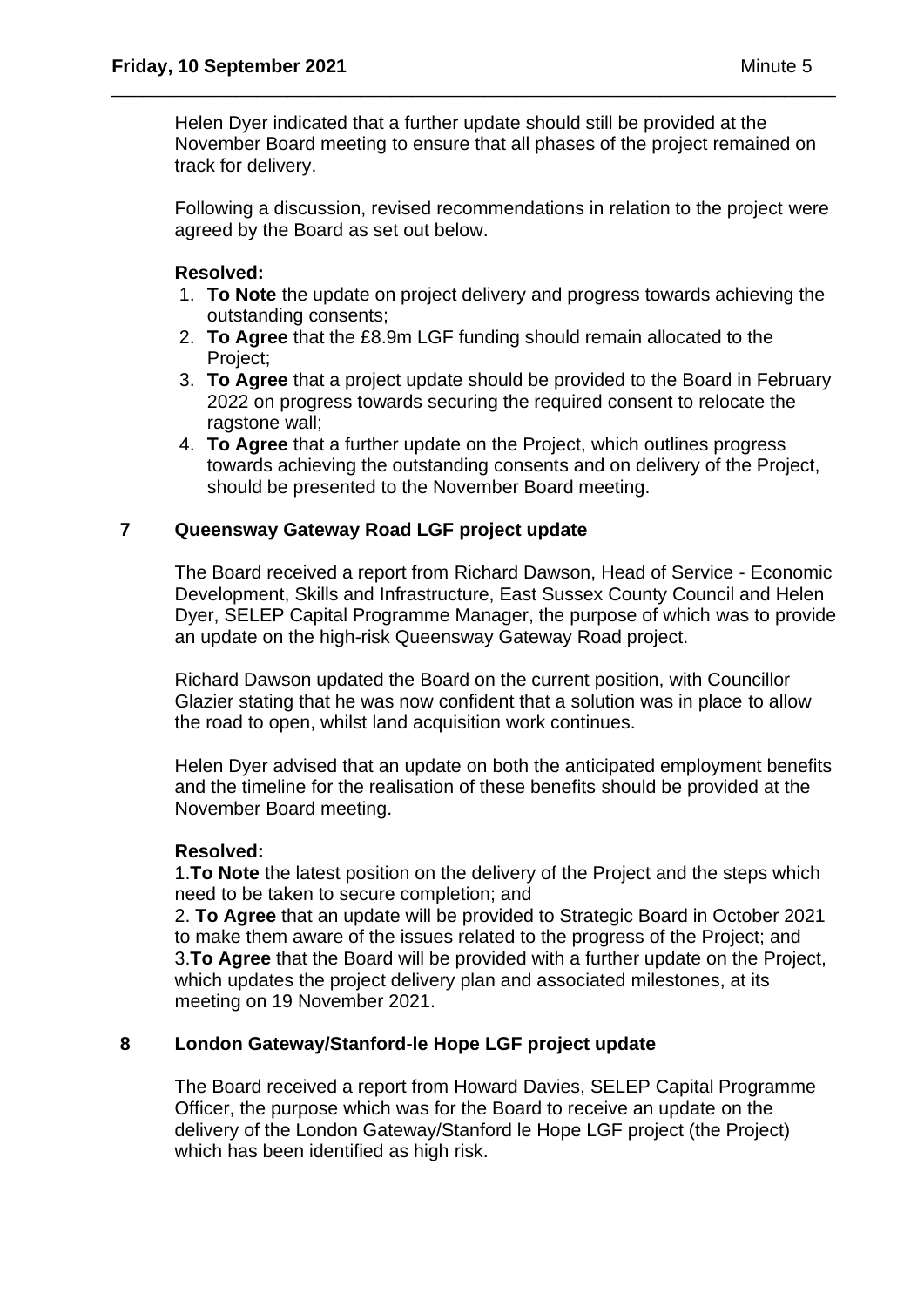### **Resolved:**

1. **To Note** the update on the Project.

2. **To Note** that planning permission has been granted for Phase 1 of the Project.

\_\_\_\_\_\_\_\_\_\_\_\_\_\_\_\_\_\_\_\_\_\_\_\_\_\_\_\_\_\_\_\_\_\_\_\_\_\_\_\_\_\_\_\_\_\_\_\_\_\_\_\_\_\_\_\_\_\_\_\_\_\_\_\_\_\_\_\_\_\_

3. **To Agree** the delay to delivery of the Project to December 2023.

4. **To Agree** that a further update report be brought to the Board in November 2021 to update on progress of the design developments for Phase 2. 5. **To Agree** that an additional update report be brought to the Board in February 2022, which gives a further update to:

5.1. confirm that the tender process for Phase 1 of the project has been completed successfully, to provide an updated delivery programme and confirmation that a full funding package is in place to deliver the Phase 1 works. 5.2. confirm the design progress for Phase 2, including planning application progress along with an outline delivery programme, forecast costs and confirmation that a full funding package is in place to deliver the Phase 2 works.

5.3. confirm that the Project scope and expected benefits remain in line with that set out in the original Business Case.

### **9 A13 Widening project update**

The Board received a report from Colin Black, Interim Assistant Director – Regeneration and Place Delivery, Thurrock Council and Howard Davies, SELEP Capital Programme Officer, the purpose of which was to provide an update to the Board on the delivery of the A13 widening project (the Project).

Colin Black updated the Board on the latest position and Councillor Coxshall offered his thanks to the Board for their support in respect of the project.

### **Resolved:**

1. **To Note** the update on the delivery of the Project;

2. **To Note** that a further update on Project delivery will be provided at the November 2021 Board meeting.

### **10 A28 Sturry Link Road LGF project update**

The Board received a report from Helen Dyer, SELEP Capital Programme Manager, the purpose of which was to update the Board on the A28 Sturry Link Road project (the Project).

Helen Dyer confirmed that planning consent for the project had been granted on 2<sup>nd</sup> September.

Councillor Gough spoke in respect of the project, requesting that LGF spend be taken off hold and that the remaining funding be transferred to Kent County Council (KCC). He advised that if the LGF funding wasn't released then KCC would not be able to acquire the required land to progress the project.

The Board proceeded to discuss the issue and Option 1 as set out in the report was identified as the preferred option, although this was amended slightly as a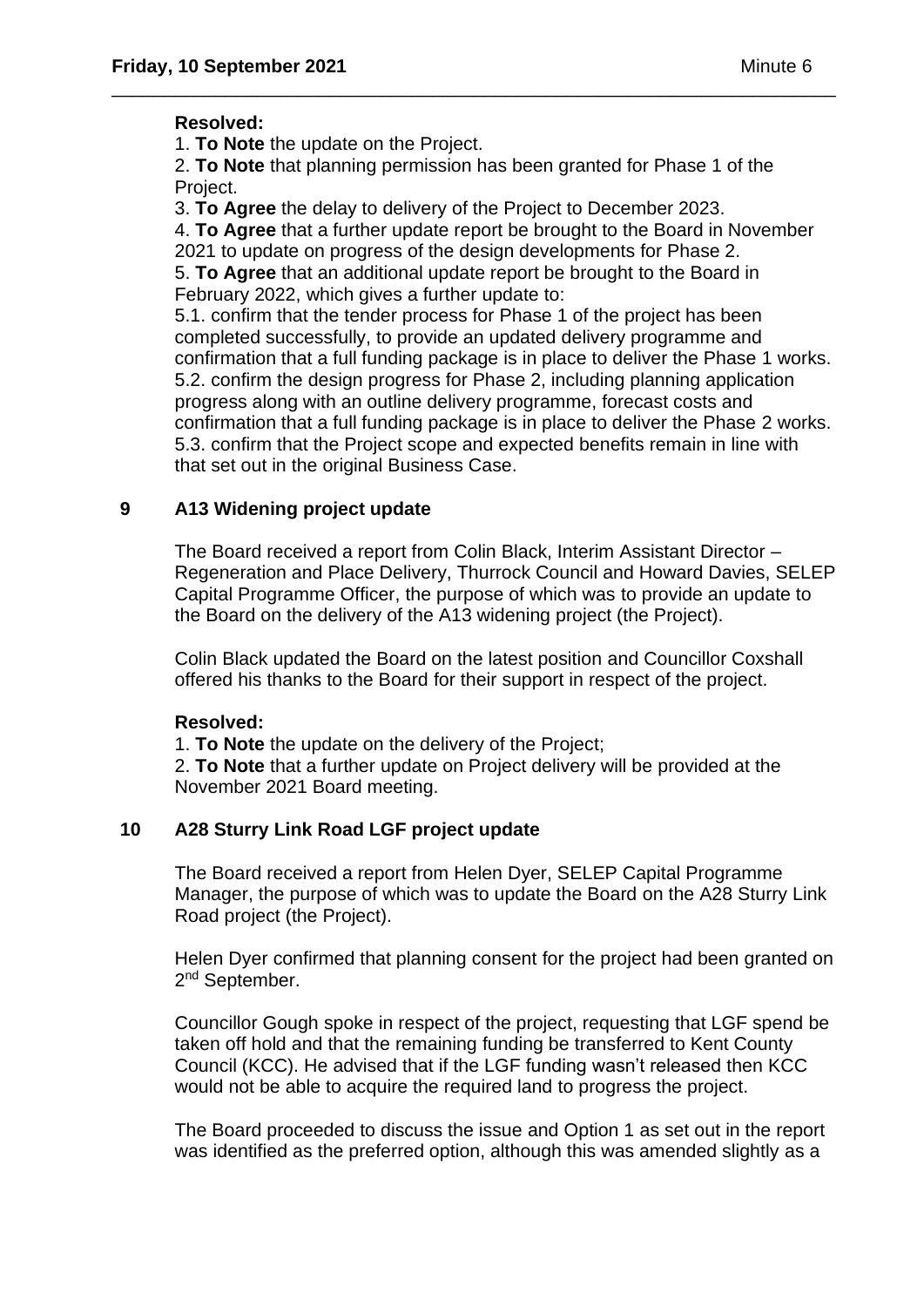result of the update provided by Councillor Gough. The change is reflected in recommendation 2 below.

\_\_\_\_\_\_\_\_\_\_\_\_\_\_\_\_\_\_\_\_\_\_\_\_\_\_\_\_\_\_\_\_\_\_\_\_\_\_\_\_\_\_\_\_\_\_\_\_\_\_\_\_\_\_\_\_\_\_\_\_\_\_\_\_\_\_\_\_\_\_

### **Resolved:**

1. **To Agree** that the total £5.9m LGF allocation should be retained against the Project;

2. **To Agree** that the remaining £4.656m LGF allocated to the Project should be transferred to Kent County Council on condition that the land acquisition is completed by 31 March 2023.

3. **To Note** that a further update will be brought to the November Board meeting which will set out progress towards mitigating the remaining delivery risk and progress towards delivery of the Project.

### **11 A26 Tunbridge Wells Junction and Cycle Improvements Package - LGF funding award**

The Board received a report from Howard Davies, SELEP Capital Programme Officer which was presented by Helen Dyer, SELEP Capital Programme Manager, the purpose of which was for the Board to consider the award of LGF funding to the A26 Tunbridge Wells Junction and Cycle Improvements Package (the Project).

Helen Dyer advised the Board that due to the high level of risk to delivery and realisation of project benefits and the fact that the project cannot meet all the conditions agreed by the Board for LGF spend beyond September 2021, it is recommended that the proposed change of scope is refused and that Option 1 in the report be agreed.

It was noted by Suzanne Bennett that SELEP had received a letter from the Leader of Tunbridge Wells Borough Council which indicated an understanding of the current position and an acknowledgement of the difficulty in identifying compelling reasons for treating the project as an exception to the conditions for LGF spend beyond September 2021 as previously agreed by the Board.

Councillor Gough clarified that whilst Kent Highways have not yet approved the project, this is due to the project being at an early stage of development meaning that there is not currently a design for Kent Highways to approve.

The Board proceeded to discuss the project and the funding, raising some questions regarding reallocation of the funding and retention of the funding already spent supporting project delivery, these issues were addressed by Helen Dyer and Suzanne Bennett.

### **Resolved:**

1. **To Agree** that the change of project scope should not be implemented as there are significant outstanding risks to both delivery and realisation of benefits (as set out in Section 6 of the report) and due to the Project not meeting all the conditions for spend beyond 30 September 2021 (as set out in Section 7 of the report);

2. **To Agree** that the £623,389 unspent LGF funding allocated to the Project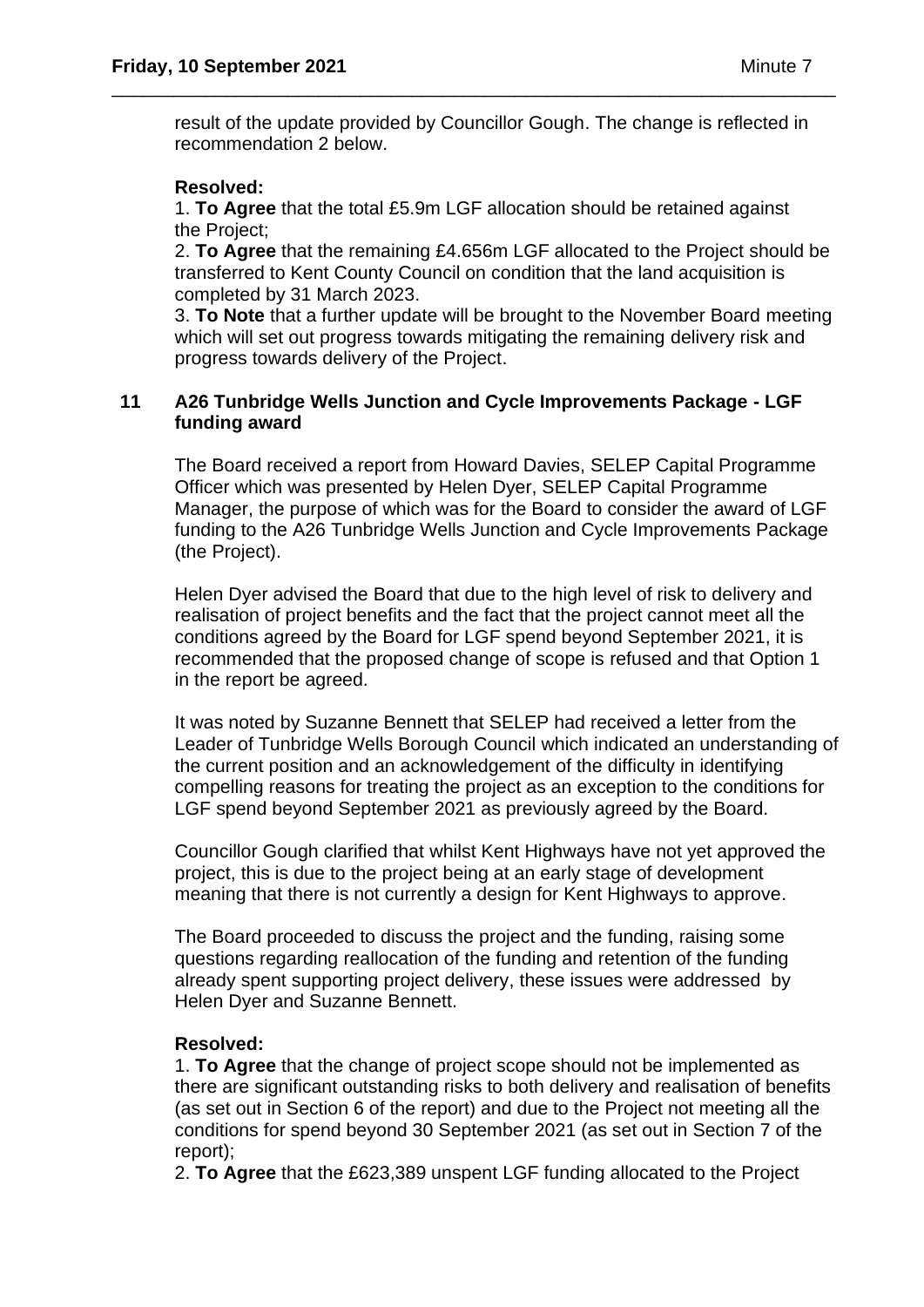should be returned to the SELEP Accountable Body by Kent County Council within 4 weeks of this Board meeting;

\_\_\_\_\_\_\_\_\_\_\_\_\_\_\_\_\_\_\_\_\_\_\_\_\_\_\_\_\_\_\_\_\_\_\_\_\_\_\_\_\_\_\_\_\_\_\_\_\_\_\_\_\_\_\_\_\_\_\_\_\_\_\_\_\_\_\_\_\_\_

3. **To Agree** that the £623,389 unspent LGF funding should be reallocated to an alternative project(s) through the LGF project pipeline;

4. **To Agree** that there is compelling justification for the SELEP Accountable Body to not recover the £1.177m LGF spent on the Project to date, provided that the spend continues to meet the requirements of the funding agreement which is in place.

### **12 LGF additional funding awards**

The Board received a report from Howard Davies, SELEP Capital Programme Officer, the purpose of which was for the Board to consider the award of Local Growth Fund (LGF) to projects on the pipeline should additional LGF funding become available as a result of the Board deciding to remove allocations from projects under earlier decisions on the agenda.

Howard Davies identified those projects on the pipeline which would receive the £623,389 LGF removed from the A26 Tunbridge Wells Junction and Cycle Improvements Package project.

### **Resolved:**

1. **To Note** that the award of additional LGF funding to the projects outlined in this report will only be considered if sufficient funding is available as a result of decisions taken during the course of the Board meeting on 10 September 2021; 2. **To Agree** that the Projects set out in Appendix E meet the conditions for LGF spend beyond 30 September 2021, subject to Strategic Board endorsement in October 2021.

3**.To Agree** the award of additional LGF to the following projects in the order they appear on the LGF COVID-19 response fund prioritised project pipeline, subject to the LGF funding being returned to the SELEP Accountable Body for reallocation:

1. Kent and Medway EDGE Hub - £322,872

- 2. Mercury Rising, Essex £228,000
- 3. Southend Airport Business Park Part A- £72,517

### **13 Getting Building Fund programme update**

The Board received a report from Helen Dyer, SELEP Capital Programme Manager, the purpose of which was for the Board to consider the overall position of the Getting Building Fund (GBF) capital programme.

Councillor Gough discussed the Amelia Scott project, which is currently second on the GBF project pipeline seeking GBF investment of £1.4m. Councillor Gough read out a letter from the Leader of Tunbridge Wells Borough Council, which gave a detailed explanation of the project, including progress to date and the benefits which will be realised as a result of delivery. The letter indicated that a further £1.4m of funding is still required to ensure that all project benefits can be realised. The letter contained a request for the Board to carefully consider the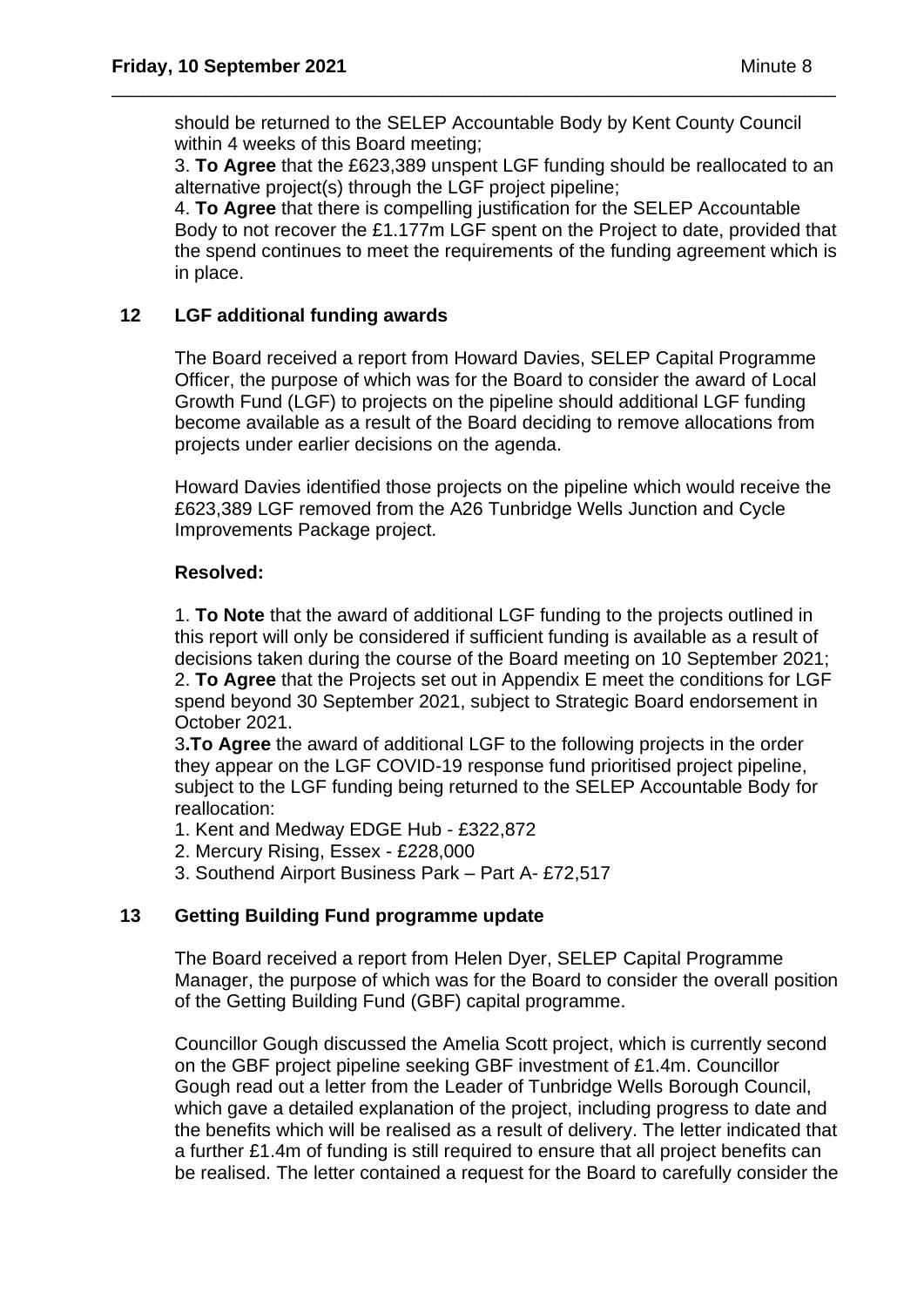impact of any decisions to allow projects to retain their GBF funding beyond March 2022, taking into consideration the projects on the pipeline.

\_\_\_\_\_\_\_\_\_\_\_\_\_\_\_\_\_\_\_\_\_\_\_\_\_\_\_\_\_\_\_\_\_\_\_\_\_\_\_\_\_\_\_\_\_\_\_\_\_\_\_\_\_\_\_\_\_\_\_\_\_\_\_\_\_\_\_\_\_\_

The letter also requested permission to bring the Business Case for the Amelia Scott project to the November Board meeting, allowing funding to be awarded to the project if any GBF funding becomes available as a result of existing projects being removed from the programme. Suzanne Bennett responded to this request, outlining that the Secretariat unfortunately were not in a position to fund an ITE review for a Project which was coming forward prior to funding being available and outlining the required timetable if this was to be achieved, noting that the Board are unable to agree changes to the prioritisation of projects and therefore any award of funding would be subject to there being sufficient funding available to also support the Princess Alexandra Hospital project which is top of the GBF project pipeline. It was agreed that the SELEP secretariat would liaise with Tunbridge Wells Borough Council and Kent County Council to further explore the feasibility of bringing a Business Case for the Amelia Scott project forward to the November Board meeting.

### **Resolved**:

1. **To Note** the total spend on project delivery in 2020/21 of £13.614m GBF, as set out in Table 1 of the report.

2. **To Note** the current forecast spend for the GBF programme for 2021/22 financial year of £69.879m, as set out in Table 2 of the report.

3. **To Note** that planning consent has now been granted for the Jaywick Sands Market and Commercial Space project, which fulfils the conditions which were attached to the award of GBF funding to the Project in November 2020.

4.**To Agree** to allow the Laindon Place Project until the November Board meeting (19 November 2021) to secure the required planning approvals for the proposed electric vehicle charging points.

5. **To Note** the update on the GBF projects which have been identified as High Risk.

6 **To Agree** that planning permission must be secured and the Third-Party Grant Agreement between East Sussex County Council and Sea Change Sussex in relation to the Fast-Track Business Solutions for the Hastings Manufacturing Sector project must be completed by 19 November 2021. If planning consent has not been secured and the grant agreement is not completed by this date, the project will be removed from the GBF programme and the £3.5m GBF funding will be released for reallocation to alternative projects on the GBF prioritised project pipeline.

## **14 GBF - Retention of funding beyond 31 March 2022**

The Board received a report from Helen Dyer, SELEP Capital Programme Manager, the purpose of which was for the Board to establish SELEP's position on retaining Getting Building Fund funding against the UTC Maritime and Sustainable Technology Hub project beyond 31 March 2022.

The Board chose to agree Option 1 as detailed in Section 6 of the report:

1. **To Agree** that the Project meets the conditions and criteria previously agreed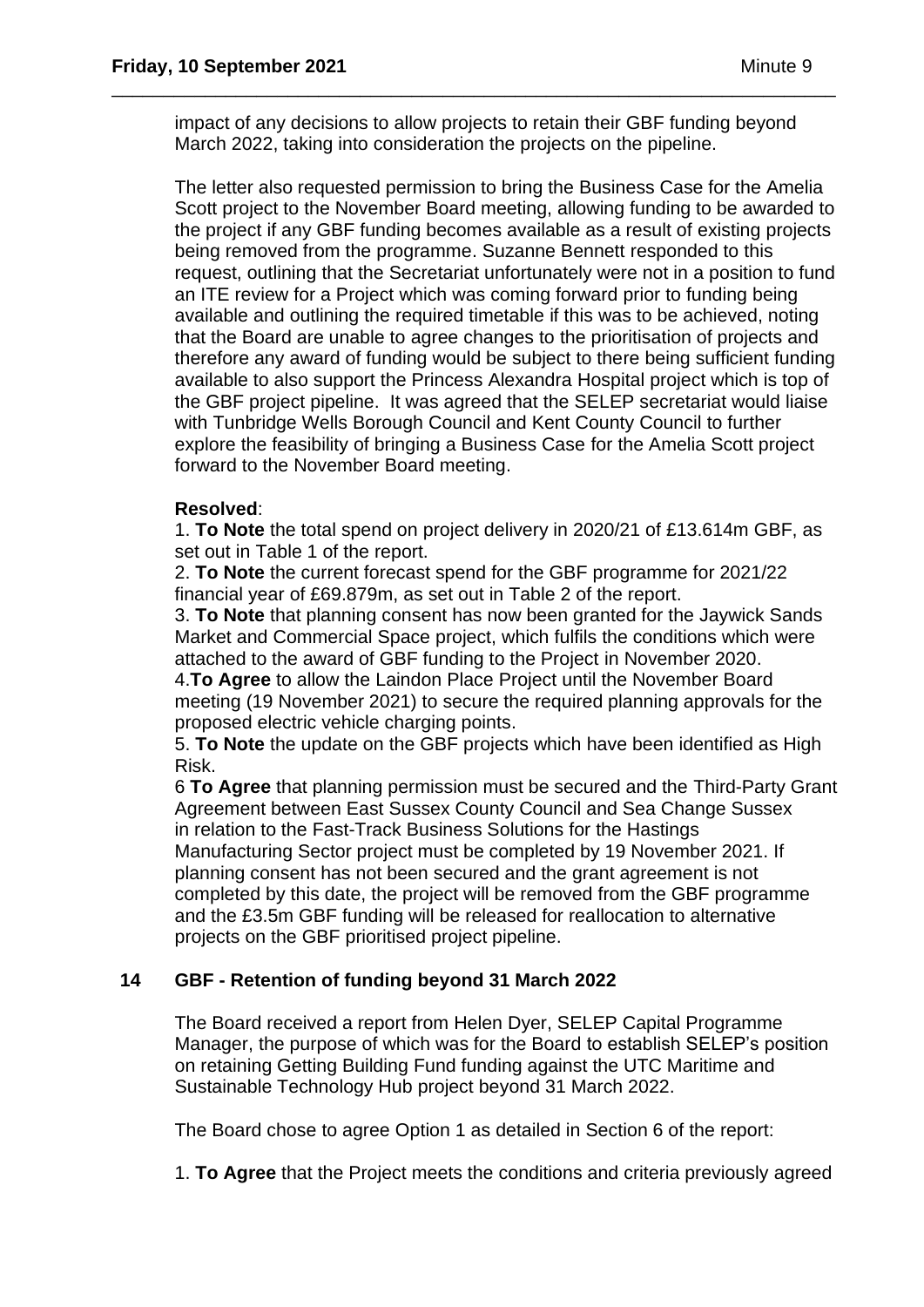by the Board for the retention of GBF funding beyond 31 March 2022 for a maximum period of 6 months, subject to Strategic Board endorsement at the October 2021 meeting.

\_\_\_\_\_\_\_\_\_\_\_\_\_\_\_\_\_\_\_\_\_\_\_\_\_\_\_\_\_\_\_\_\_\_\_\_\_\_\_\_\_\_\_\_\_\_\_\_\_\_\_\_\_\_\_\_\_\_\_\_\_\_\_\_\_\_\_\_\_\_

The Board also established SELEP's position on retaining Getting Building Fund funding against the Riding Sunbeams project beyond 31 March 2022. The Board chose to agree Option 1 as detailed in Section 6 of the report:

1. **To Agree** that the Project meets the conditions and criteria previously agreed by the Board for the retention of GBF funding beyond 31 March 2022 for a maximum period of 6 months, subject to Strategic Board endorsement at the October 2021 meeting.

### **15 Growing Places Fund programme update**

At this point in the meeting quorum was lost and no further decisions could be taken, therefore this item was deferred for discussion at a later date.

#### **16 Operations update**

The Board received a report from Suzanne Bennett, Chief Operating Officer, the purpose of which was to provide the Board with an update on the operational activities within the Secretariat to support both this Board and the Strategic Board. The report includes an update on the risk register and information on compliance with the Assurance Framework.

Suzanne Bennett noted that there have been some delays in receiving agenda packs and minutes for Federated Board meetings and asked that where possible Board members use their influence to ask officers to provide the information to SELEP within the agreed timeframe.

The Board discussed the difficult situation concerning the ongoing uncertainty regarding future funding, expressing their support and thanks to all staff involved.

Adam Bryan updated the Board on the current position and offered his thanks to the Board for their continued support.

#### **Resolved:**

1. **To Note** the update on Assurance Framework compliance monitoring at Appendix A and Governance KPIs at Appendix B of the report; and 2. **To Note** the changes to the Risk Register at Appendix C of the report.

### **17 Finance update - Update on the SELEP 2021/22 Revenue Forecast**

The Accountability Board (the Board) received a report from Lorna Norris, Senior Finance Business Partner, the purpose of which was for the Board to consider the SELEP Revenue Forecast for 2021/22 and the continued risks to the future funding position for the LEP.